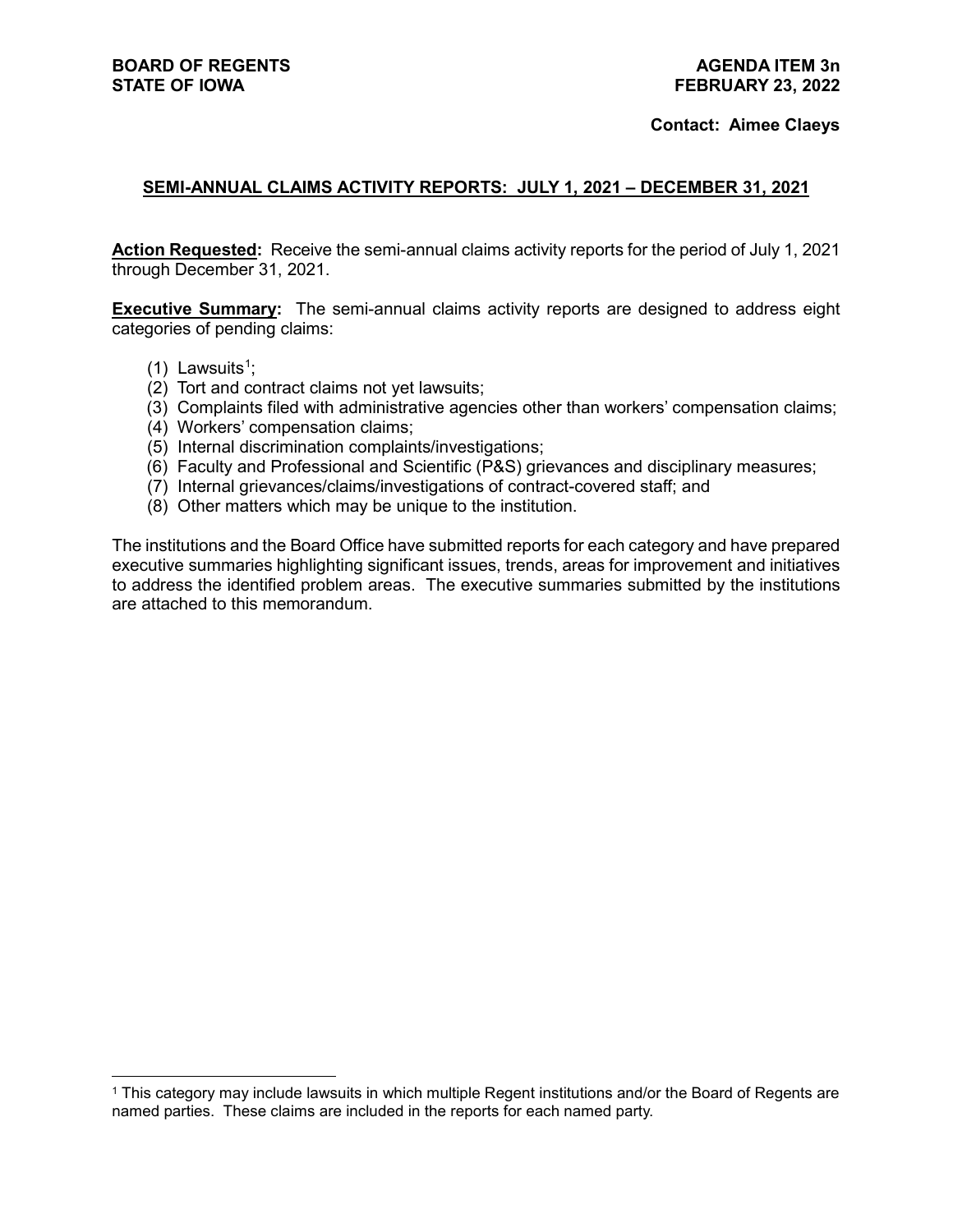# **Office of the Board of Regents, State of Iowa**

**Executive Summary:** The following table summarizes the number of cases, claims, complaints and grievances applicable to the Board Office for the July 1, 2021 through December 31, 2021 time period and compares those numbers to prior periods.

| <b>Type of Claim Pending</b>                         | 12/18 | 06/19    | 12/19 | 6/20     | 12/20 | 6/21 | 12/21 |
|------------------------------------------------------|-------|----------|-------|----------|-------|------|-------|
| 1. Litigation                                        |       |          |       |          |       |      |       |
| 2. Contract and Tort Claims                          |       | 0        |       | 0        |       | 0    |       |
| 3. Administrative Agencies                           |       | 0        |       | $\Omega$ |       | 0    |       |
| 4. Workers' Compensation                             |       | $\Omega$ |       | 0        |       | 0    |       |
| 5. Internal Discrimination<br>Complaints             |       | $\Omega$ |       | 0        |       |      |       |
| 6. Faculty and P&S Grievances &<br><b>Discipline</b> |       | $\Omega$ |       | $\Omega$ |       |      |       |
| 7. Merit Grievances                                  |       | O        |       |          |       |      |       |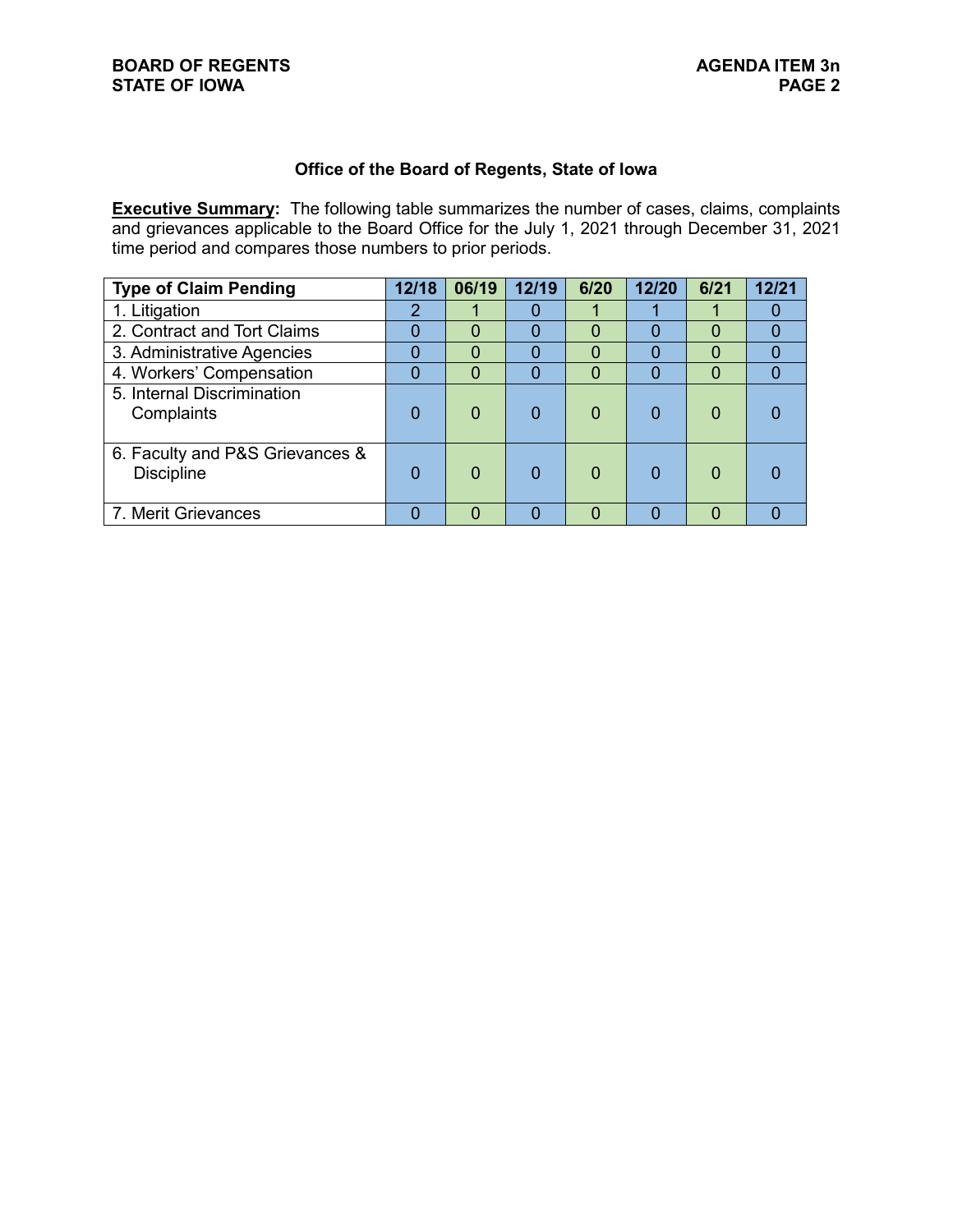## **University of Iowa**

**Executive Summary:** The following table summarizes the number of cases, claims, complaints and grievances applicable to the University of Iowa for the July 1, 2021 through December 31, 2021 time period, and compares those numbers to prior periods.

| <b>Type of Claim Pending</b>                         | 12/18           | 06/19 | 12/19 | 06/20         | 12/20          | 06/21 | 12/21         |
|------------------------------------------------------|-----------------|-------|-------|---------------|----------------|-------|---------------|
| 1. Litigation                                        | 24              | 25    | 19    | 24            | 26             | 20    | 12            |
| 2. Contract and Tort Claims                          | 17/14           | 25/5  | 27/4  | 27/3          | 23/2           | 23/1  | 14/0          |
| 3. Administrative Agencies                           | 29              | 28    | 27    | 28            | 30             | 32    | 44            |
| 4. Workers' Compensation                             | 774             | 794   | 838   | 638           | 668            | 661   | 704           |
| 5. Internal Discrimination<br>Complaints             | 8               | 8     | 8     | 12            | $\overline{2}$ |       | 12            |
| 6. Faculty and P&S Grievances &<br><b>Discipline</b> | 4               | 3     | 3     | $\mathcal{P}$ | $\mathcal{P}$  | 1     | $\mathcal{P}$ |
| 7. Merit Grievances                                  | 12 <sup>°</sup> | 13    | 19    | 18            | 13             | 12    | 13            |
| 8. UIHC Tort Claims                                  | 22              | $21*$ | 26    | 28            | 36             | 44    | 33            |
| 9. UIHC Lawsuits                                     | 25              | 29    | 25    | 24            | 22             | 22    | 26            |

## **1. Litigation**

Developments, Trends and Reasons for Occurrence: This report includes a listing of all lawsuits that were still pending on December 31, 2021. Ten (10) lawsuits were dismissed, settled or otherwise adjudicated during this period and will be deleted from the next report. Three (3) new lawsuits were filed during this period. As of December 31, 2021, there are twelve (12) pending lawsuits. No discernable trend can be identified.

# **2. Contract and Tort Claims**

Developments, Trends and Reasons for Occurrence:

Tort Claims: During this reporting period, ten (10) claims were denied/recommended for denial, withdrawn or settled and will be deleted from the next report. Seven (7) new tort claims were filed during this period. As of December 31, 2021, there are zero (0) pending tort claims. No discernible trend can be identified.

Contract Claims: This report includes a listing of twenty-three (23) claims. During this period, nine (9) contract claims were paid. Zero (0) were filed. Zero (0) were amended. There are fourteen (14) pending claims. No discernible trend can be identified.

#### **3. Administrative Agencies**

Developments, Trends and Reasons for Occurrence: Eleven (11) administrative agency claims were settled or administratively closed in this time period and fourteen (14) new claims were filed. As of December 31, 2021, forty-four (44) cases were pending.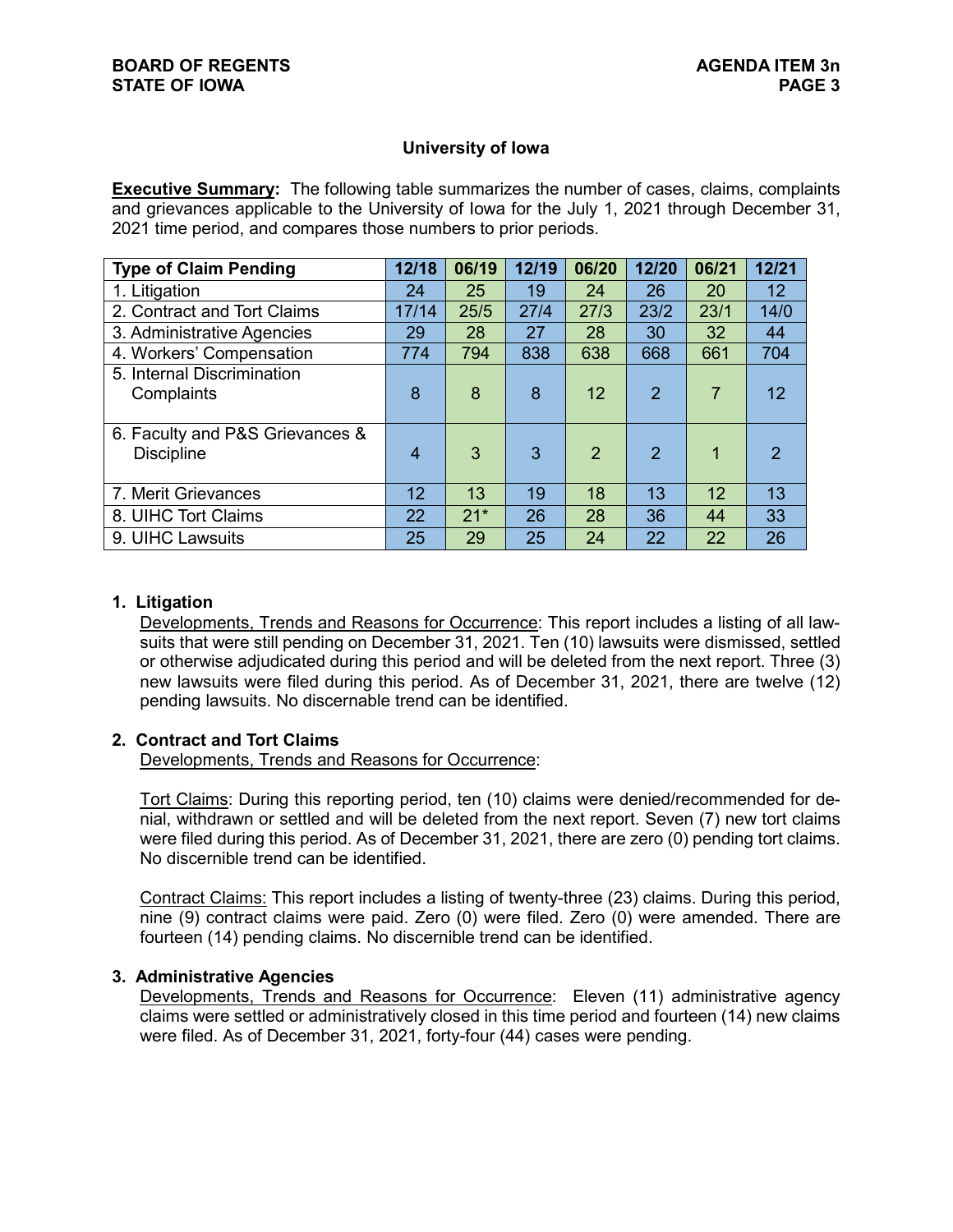## **4. Workers' Compensation Claims**

Developments, Trends and Reasons for Occurrence: No discernable trend has been identified.

## **5. Internal Discrimination Complaints**

Developments, Trends and Reasons for Occurrence: The number of pending cases during this reporting period is twelve (12).

### **6. Faculty and P&S Grievances and Disciplinary Cases**

Developments, Trends and Reasons for Occurrence: There were two (2) faculty, one (1) P&S, zero (0) SNAHP and zero (0) COGS grievances filed during this period. The number of active cases is two (2).

#### **7. Merit Grievances**

Developments, Trends and Reasons for Occurrence: There were six (6) grievances filed during this reporting period. The number of active cases is thirteen (13).

#### **8. UIHC Tort Claims[2](#page-3-0)**

Developments, Trends and Reasons for Occurrence: During this period, seventeen (17) tort claims were denied, withdrawn or settled and will be deleted from the next report. Six (6) of these tort claims have now been filed as lawsuits (and are also listed in that section of the report). Six (6) new tort claims were filed during this period. As of December 31, 2021, there are thirty-three (33) pending tort claims.

## **9. UIHC Lawsuits**

Developments, Trends and Reasons for Occurrence: Seven (7) lawsuits were dismissed, settled or otherwise adjudicated during this period and will be deleted from the next report. Twelve (12) new lawsuits were filed during this period. As of December 31, 2021, there are twenty-five (25) pending lawsuits.

<span id="page-3-0"></span><sup>&</sup>lt;sup>2</sup> Does not include small claims addressed by UIHC pursuant to a 28E Agreement with the Department of Justice. During this reporting period, one (1) 28E Agreement tort claim were settled directly by UIHC.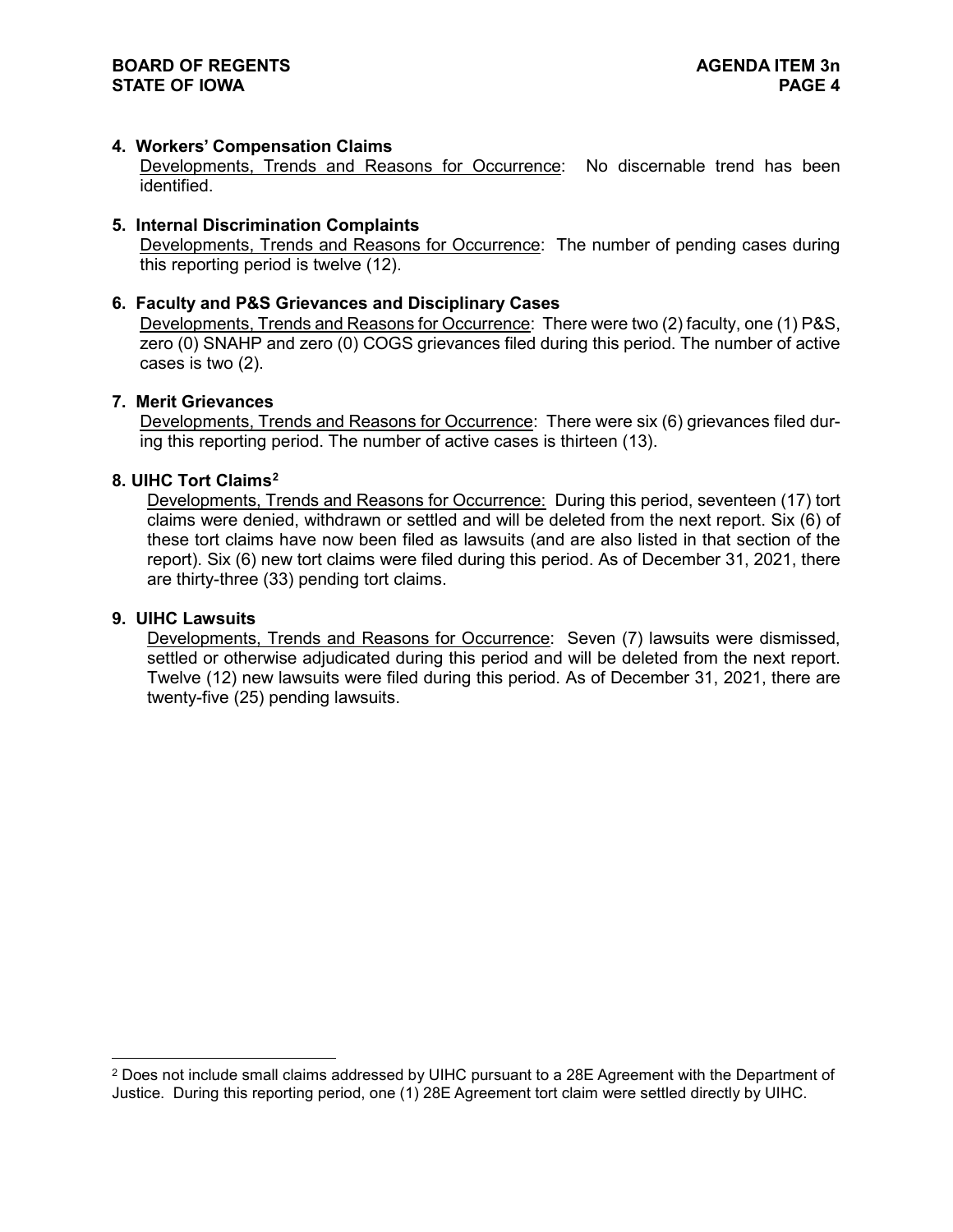## **Iowa State University**

**Executive Summary:** The following table summarizes the number of cases, claims, complaints and grievances applicable to Iowa State University for the July 1, 2021 through December 31, 2021 time period and compares those numbers to prior periods.

| <b>Type of Claim Pending</b>                         | 12/18 | 06/19 | 12/19 | 06/20          | 12/20 | 06/21    | 12/21 |
|------------------------------------------------------|-------|-------|-------|----------------|-------|----------|-------|
| 1. Litigation                                        | 16    | 15    | 10    | 10             | 8     |          | 9     |
| 2. Contract and Tort Claims                          | 19    | 16    | 11    | 9              | 12    | 16       | 14    |
| 3. Administrative Agencies                           | 10    | 9     | 8     | 8              | 8     |          | 10    |
| 4. Workers' Compensation                             | 141   | 165   | 156   | 118            | 123   | 113      | 115   |
| 5. Internal Discrimination<br>Complaints             | 15    | 15    |       | $\overline{2}$ | 0     | $\Omega$ |       |
| 6. Faculty and P&S Grievances &<br><b>Discipline</b> | 14    | 8     | 9     | 14             | 9     | 10       | 10    |
| 7. Merit Grievances                                  |       |       | 0     | 0              | 2     |          |       |

## **1. Litigation**

Developments, Trends and Reasons for Occurrence: In this reporting period, three (3) new lawsuits were filed. Four (4) matters are scheduled for trial in 2022.

## **2. Contract and Tort Claims**

Developments, Trends and Reasons for Occurrence: There are four (4) tort claims pending at the close of this reporting period claim significant damages over \$100,000. There is one (1) contract claim currently on file.

#### **3. Administrative Agencies**

Developments, Trends and Reasons for Occurrence: Five (5) new complaints were filed this period.

#### **4. Workers' Compensation Claims**

Developments, Trends and Reasons for Occurrence: The number of claims for workers' compensation remains near the average.

#### **5. Internal Discrimination Complaints**

Developments, Trends and Reasons for Occurrence: No internal discrimination complaints were filed against faculty or staff during this period.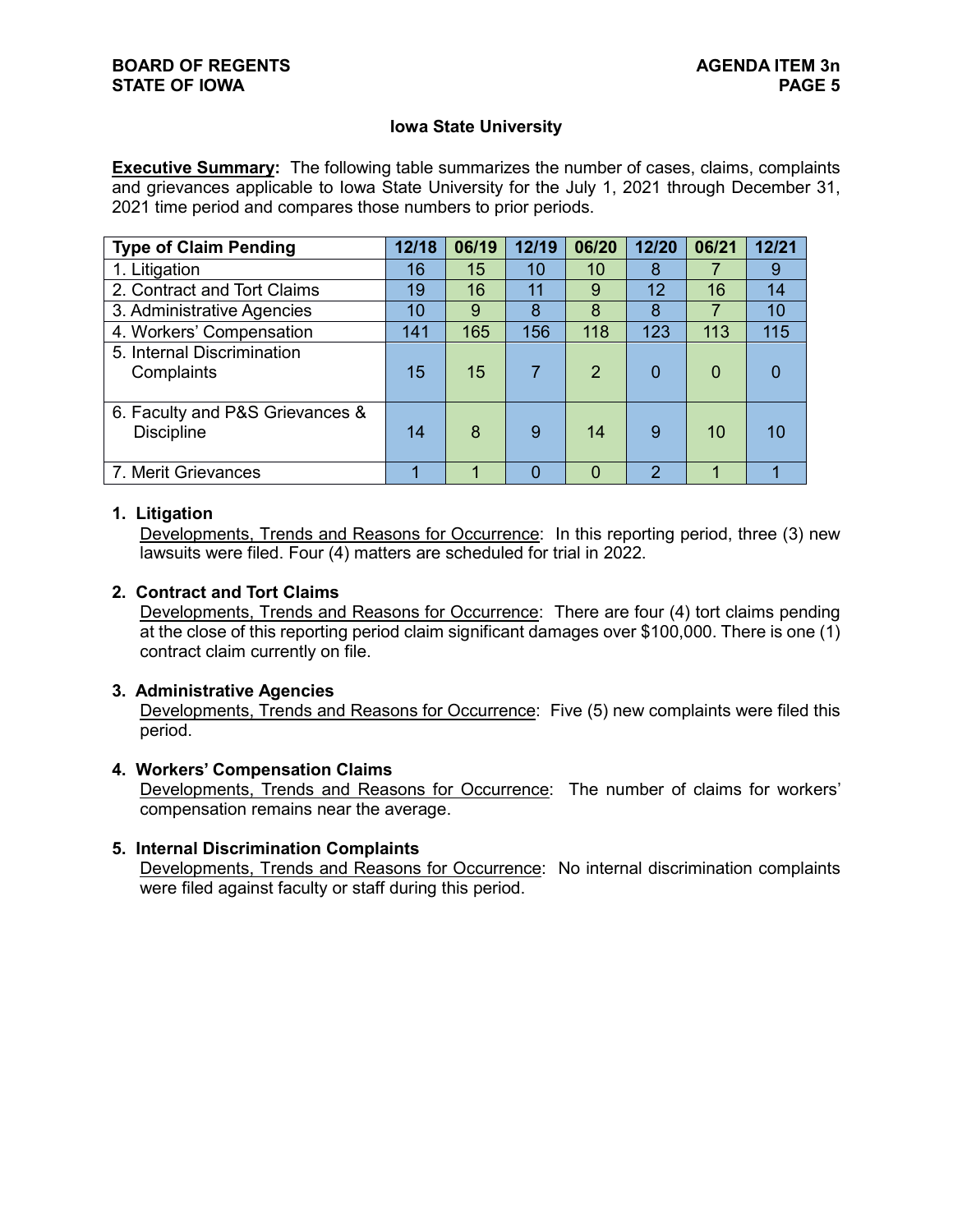## **6. Faculty and P&S Grievances and Disciplinary Cases**

Developments, Trends and Reasons for Occurrence: Of the six (6) faculty matters, one (1) matter remains pending at the close of the reporting period. Four (4) P&S disciplinary cases/grievances were received during this reporting period.

## **7. Merit Grievances**

Developments, Trends and Reasons for Occurrence: One (1) merit grievance was resolved during this reporting period.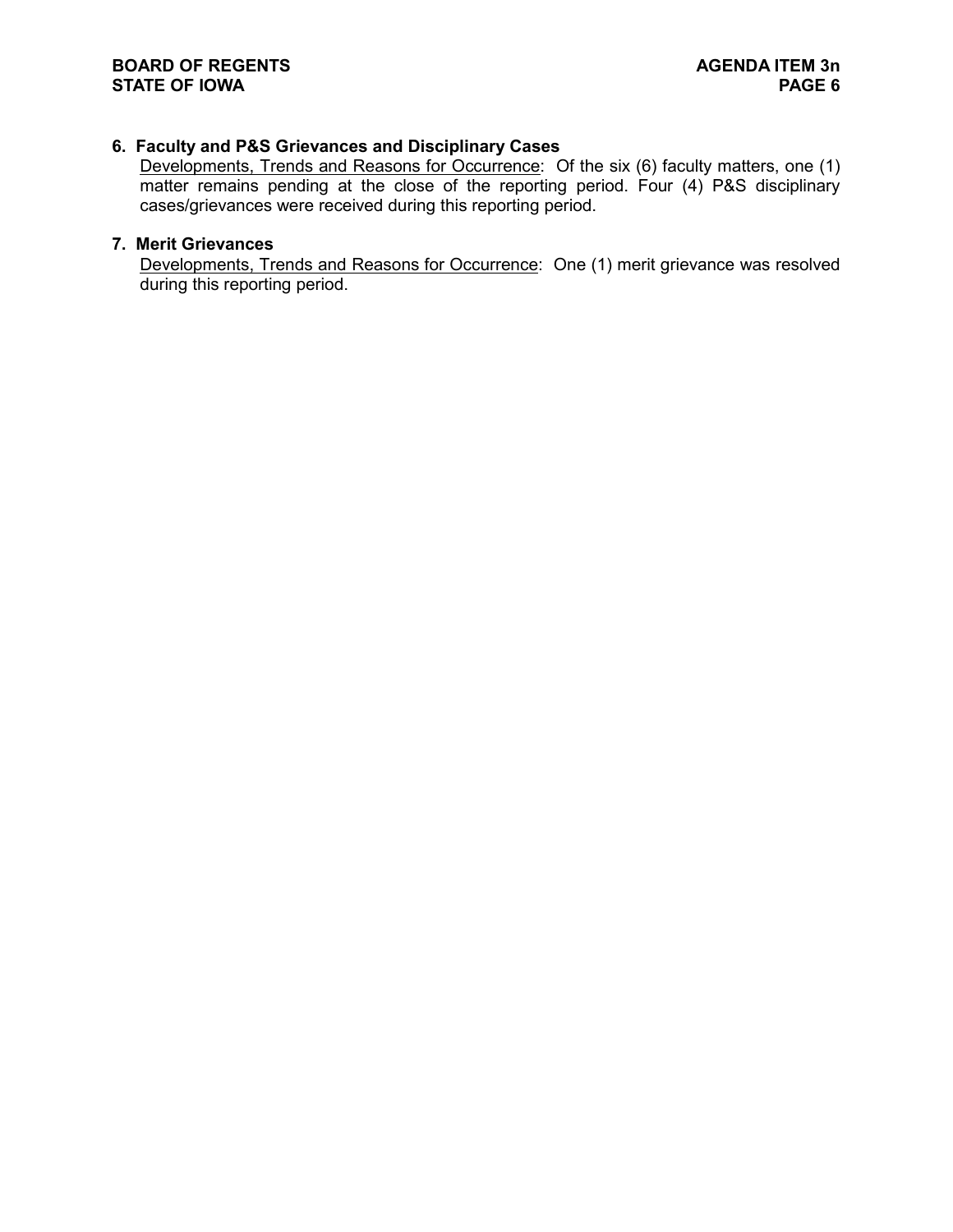## **University of Northern Iowa**

**Executive Summary:** The following table summarizes the number of cases, claims, complaints and grievances applicable to the University of Northern Iowa for the July 1, 2021 through December 31, 2021 reporting period, and compares those numbers to prior periods.

| <b>Type of Claim Pending</b>                       | 12/18 | 06/19 | 12/19 | 06/20 | 12/20 | 06/21 | 12/21 |
|----------------------------------------------------|-------|-------|-------|-------|-------|-------|-------|
| 1. Litigation                                      | 5     | 5     | 6     | 6     |       |       |       |
| 2. Tort and Contract Claims                        | 5     | 6     |       |       |       |       |       |
| 3. Administrative Agencies                         |       |       | າ     |       |       | 6     |       |
| 4. Workers' Compensation                           | 61    | 72    | 55    | 46    | 38    | 35    | 53    |
| 5. Internal Discrimination Complaints              | 15    | 18    | 22    | 11    |       | 5     | 8     |
| 6. Faculty & P&S Grievances &<br><b>Discipline</b> |       |       |       |       |       |       | 3     |
| 7. Merit Grievances                                |       |       | 44    | 42    |       |       |       |

## **1. Litigation**

Developments, Trends and Reasons for Occurrence: The number of lawsuits has decreased for the current reporting period. There are no apparent trends evidenced by the issues presented in the cases. One (1) of the three (3) cases involves all of the Regents' universities.

## **2. Tort and Contract Claims**

Developments, Trends and Reasons for Occurrence: The number of claims for this period is relatively small and is the same as the immediately prior period. The number of claims is fairly consistent with the University's recent experience in this area. No trends are identified or apparent by the number of claims, or the type or subject-matter of the claim(s).

#### **3. Administrative Agencies**

Developments, Trends and Reasons for Occurrence: The number of complaints filed outside of the University, with administrative agencies, is slightly higher than the immediately prior period. The University will continue to review the claims in this category to determine if there are any trends or consistent issues requiring additional work.

#### **4. Workers' Compensation Claims**

Developments, Trends and Reasons for Occurrence: The number of workers' compensation claims filed during the reporting period increased in comparison with the immediately prior period(s). However, the number of claims is not inconsistent with past experience. There are no readily apparent trends relating to the workers' compensation claims data at this time.

## **5. Internal Discrimination Complaints/Investigations**

Developments, Trends and Reasons for Occurrence: The number of complaints reflected in this category increased from the prior two periods but is not inconsistent with prior experience. The University strives to handle all of these complaints in a timely and appropriate manner, and will continue to review this area and these types of complaints for any indication of trends and/or need for changes or improvements.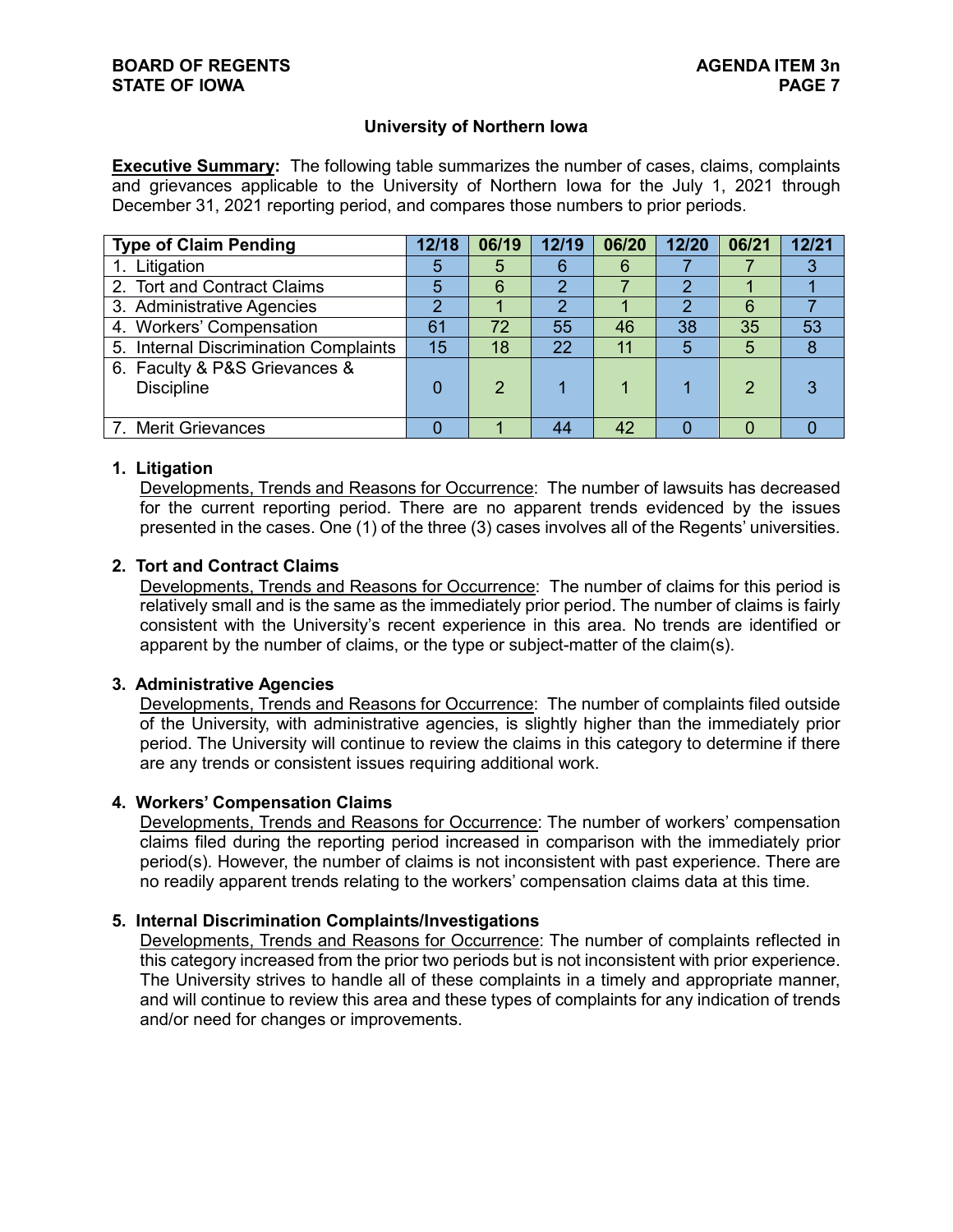# **6. Faculty and P&S Grievances and Disciplinary Cases**

Developments, Trends and Reasons for Occurrence: The number of grievances or cases in this category increased slightly from the prior period. The number of grievances is not large and is fairly consistent with prior periods. No trend or consistent issue is reflected by the grievances in this category.

## **7. Merit Grievances**

Developments, Trends and Reasons for Occurrence: The number of Merit employee grievances was the same as the two immediately prior periods. The University will continue to review grievances in this area for trends or other issues.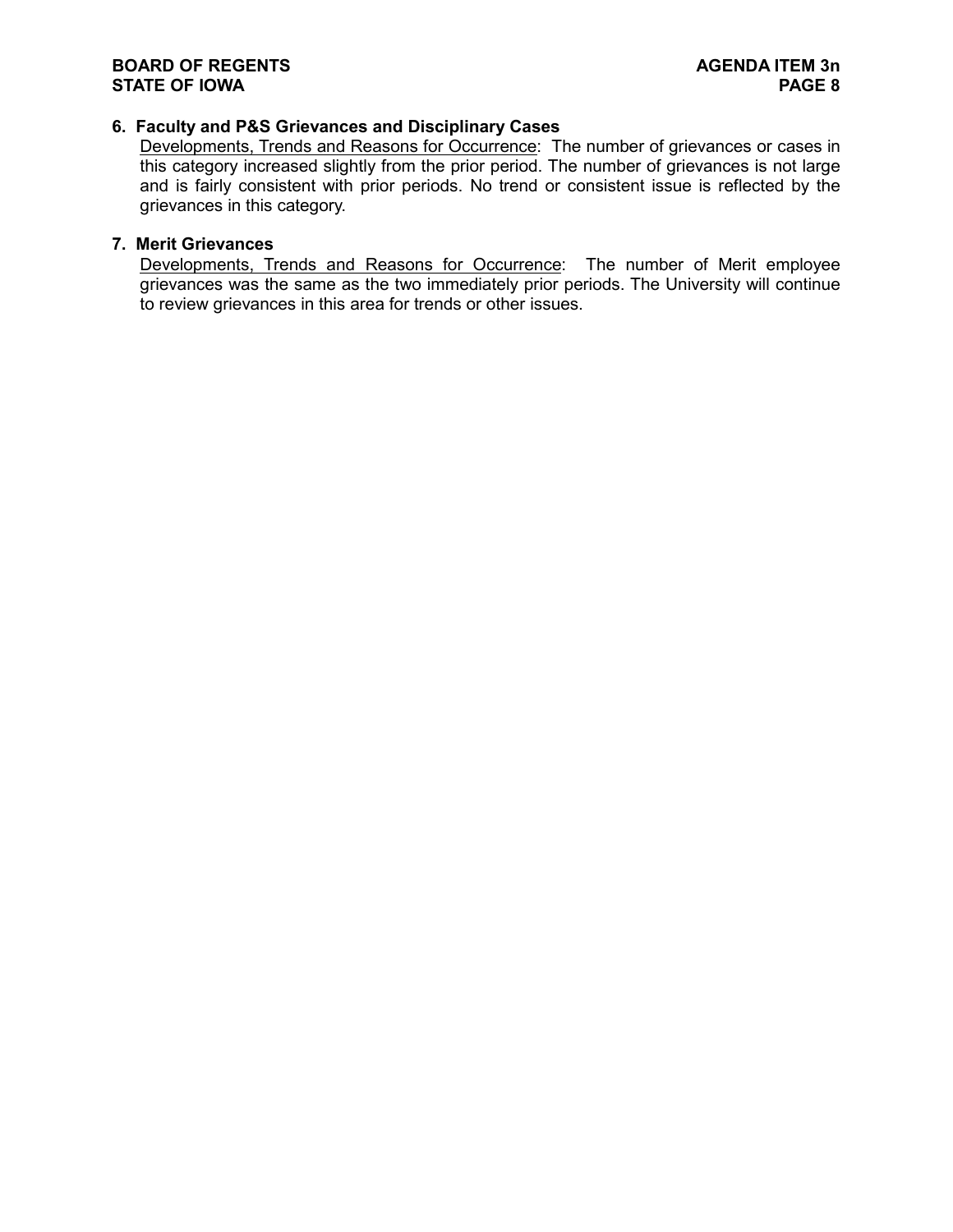# **Iowa Educational Services for the Blind and Visually Impaired**

**Executive Summary:** The following table summarizes the number of cases, claims, complaints and grievances applicable to the Iowa Educational Services for the Blind and Visually Impaired for the July 1, 2021 through December 31, 2021 time period, and compares those numbers to prior periods.

| <b>Type of Claim Pending</b>                         | 12/18 | 06/19 | 12/19 | 06/20 | 12/20 | 06/21 | 12/21 |
|------------------------------------------------------|-------|-------|-------|-------|-------|-------|-------|
| 1. Litigation                                        |       |       |       | O     |       |       |       |
| 2. Contract and Tort Claims                          |       |       |       | 0     |       |       |       |
| 3. Administrative Agencies                           |       |       |       |       |       |       |       |
| 4. Workers' Compensation                             | 5     | 2     |       |       | າ     |       |       |
| 5. Internal Discrimination Complaints                |       |       |       | 0     | っ     |       |       |
| 6. Faculty and P&S Grievances &<br><b>Discipline</b> |       |       |       | 0     |       |       |       |
| 7. Merit Grievances                                  |       |       |       |       |       |       |       |

During the current reporting period, IESBVI had one (1) workers' compensation claim.